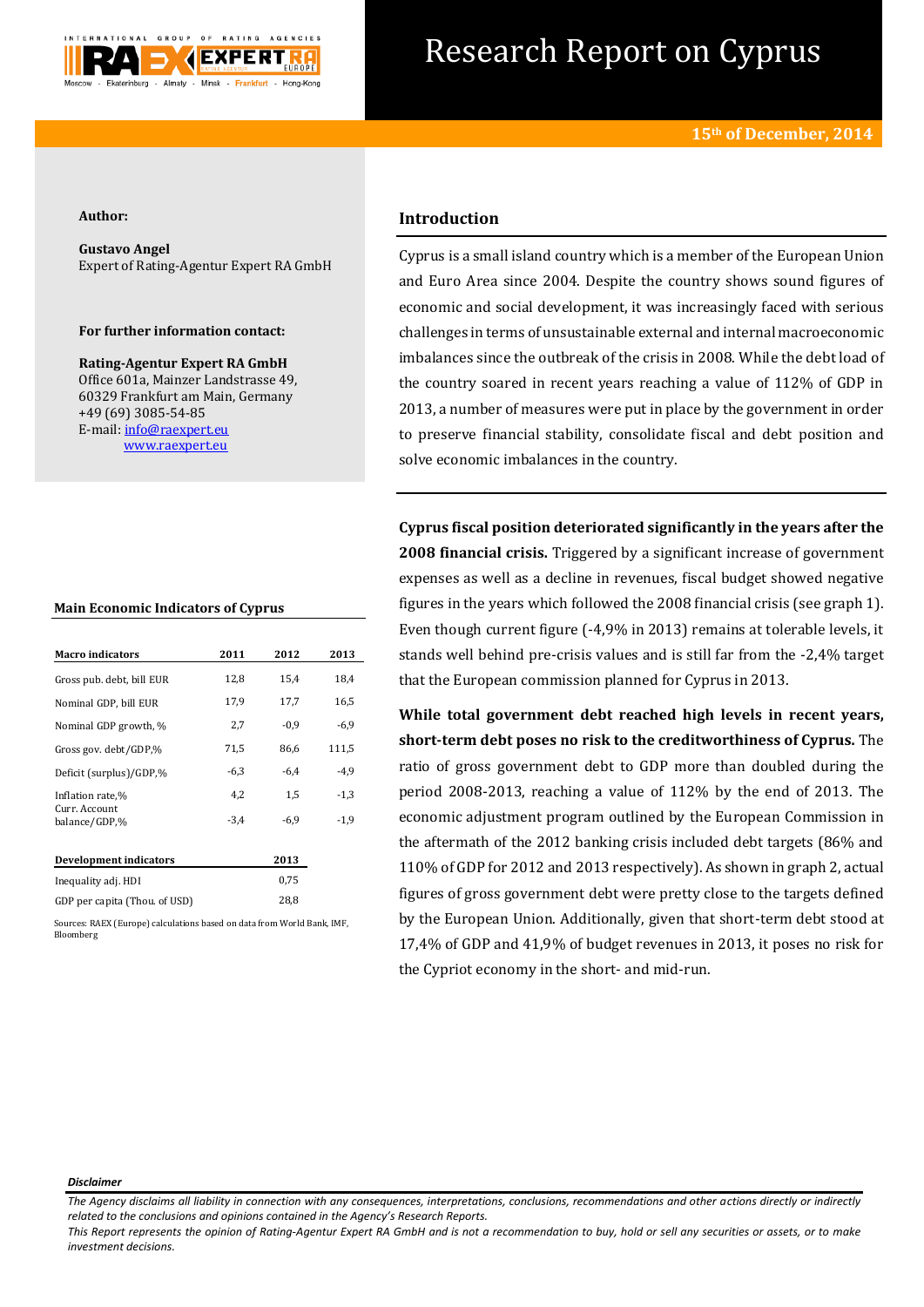

**Graph 1:** Fiscal position of the Cyprus Government (as % of GDP)



Source: RAEX (Europe) calculations based on data from IMF

**Graph 3:** Gross National Savings Rate in Cyprus (as % of GDP)



Source: RAEX (Europe) calculations based on data from IMF

#### **Table 1:** Capital and deposit restrictions in Cyprus

| Cash            | - Withdrawal limit: $\epsilon$ 9000 per month.                                                                                                                                                                                                                             |  |
|-----------------|----------------------------------------------------------------------------------------------------------------------------------------------------------------------------------------------------------------------------------------------------------------------------|--|
|                 | - Export of bank notes limit: $£2000$                                                                                                                                                                                                                                      |  |
|                 | per journey.                                                                                                                                                                                                                                                               |  |
| Checks, credit, | - Cashing of checks prohibited.                                                                                                                                                                                                                                            |  |
| debit           | - Use of credit card abroad limited to                                                                                                                                                                                                                                     |  |
|                 | €5000 per person per month.                                                                                                                                                                                                                                                |  |
| Wire-transfers  | - Business transfers: $\geq 6300$<br>000<br>domestic: >20 000 cross-border<br>(subject to approval).<br>- Individuals may transfer up to $\epsilon$<br>3000 to another domestic bank.<br>- Legal persons may transfer up to<br>$\epsilon$ 50 000 to another domestic bank. |  |
|                 |                                                                                                                                                                                                                                                                            |  |
| Other           | - Prohibition to open<br>hank<br>new                                                                                                                                                                                                                                       |  |
| restrictions    | accounts.                                                                                                                                                                                                                                                                  |  |
|                 | - Extension of term deposit.                                                                                                                                                                                                                                               |  |

Source: RAEX (Europe) calculations based on data from IMF







**Over the past decade, gross national savings rate fluctuated significantly in Cyprus.** During the pre-crisis years, mainly fueled by easy credit and a housing market boom, gross national savings rate almost halved from 14,7% in 2003 to 7,7% in 2008 (see graph 3). In the years which followed the financial crisis (2009-2011) Cyprus' household savings rate recovered as a result of a noticeable decline of credit and the burst of the housing market bubble. After the crisis that Cyprus experienced in 2012<sup>1</sup> the savings rate returned to lower figures and reached a value of 8,6% by 2013. With such low and fluctuating savings rate, investment potential of the country remains uncertain.

**Domestic and external payment restrictions are still in place in Cyprus in order to preserve financial stability of the country.** By the end of 2011, Cypriot Banks holdings of Greek loans and Greek government bonds accounted for 130% and 40% of Cyprus GDP respectively. The intensification of the Greek crisis generated an erosion of confidence in the Cypriot banking system and the overall creditworthiness of the country, which ultimately triggered a mass deposit outflows from local banks. In order to protect the system from a potential deposit run, government authorities decided to implement domestic and external payment restrictions which still are in place (see table 1).

**While the Cypriot banking system went through a restructuring and recapitalization process, it still shows signs of weakness.** As a result of large disposal of non-core bank assets and loan-book deleveraging which followed the measures implemented by the Cypriot authorities on March 20132, Banks' assets declined to 480% of GDP (from 733% in 2009)

<sup>1</sup> The 2012–2013 Cypriot financial crisis involved the exposure of Cypriot banks to overleveraged local property companies, th[e Greek](http://en.wikipedia.org/wiki/Greek_government-debt_crisis)  [government-debt crisis,](http://en.wikipedia.org/wiki/Greek_government-debt_crisis) the downgrading of th[e Cypriot government's](http://en.wikipedia.org/wiki/Government_of_Cyprus) [bond credit rating](http://en.wikipedia.org/wiki/Bond_credit_rating) to junk status by internationa[l credit rating](http://en.wikipedia.org/wiki/Credit_rating_agency)  [agencies,](http://en.wikipedia.org/wiki/Credit_rating_agency) the consequential inability to refund its state expenses from the international markets and the reluctance of the government to restructure the troubled Cypriot financial sector.

<sup>2</sup> On 25 March 2013, a €10 billion international [bailout](http://en.wikipedia.org/wiki/Bailout) by th[e Eurogroup,](http://en.wikipedia.org/wiki/Eurogroup) [European Commission](http://en.wikipedia.org/wiki/European_Commission) (EC)[, European Central Bank](http://en.wikipedia.org/wiki/European_Central_Bank) (ECB) an[d International Monetary Fund](http://en.wikipedia.org/wiki/International_Monetary_Fund) (IMF) was announced, in return for Cyprus agreeing to close the country's second-largest bank (the

## *Disclaimer*

**.** 

*This Report represents the opinion of Rating-Agentur Expert RA GmbH and is not a recommendation to buy, hold or sell any securities or assets, or to make investment decisions.*

*The Agency disclaims all liability in connection with any consequences, interpretations, conclusions, recommendations and other actions directly or indirectly related to the conclusions and opinions contained in the Agency's Research Reports.*